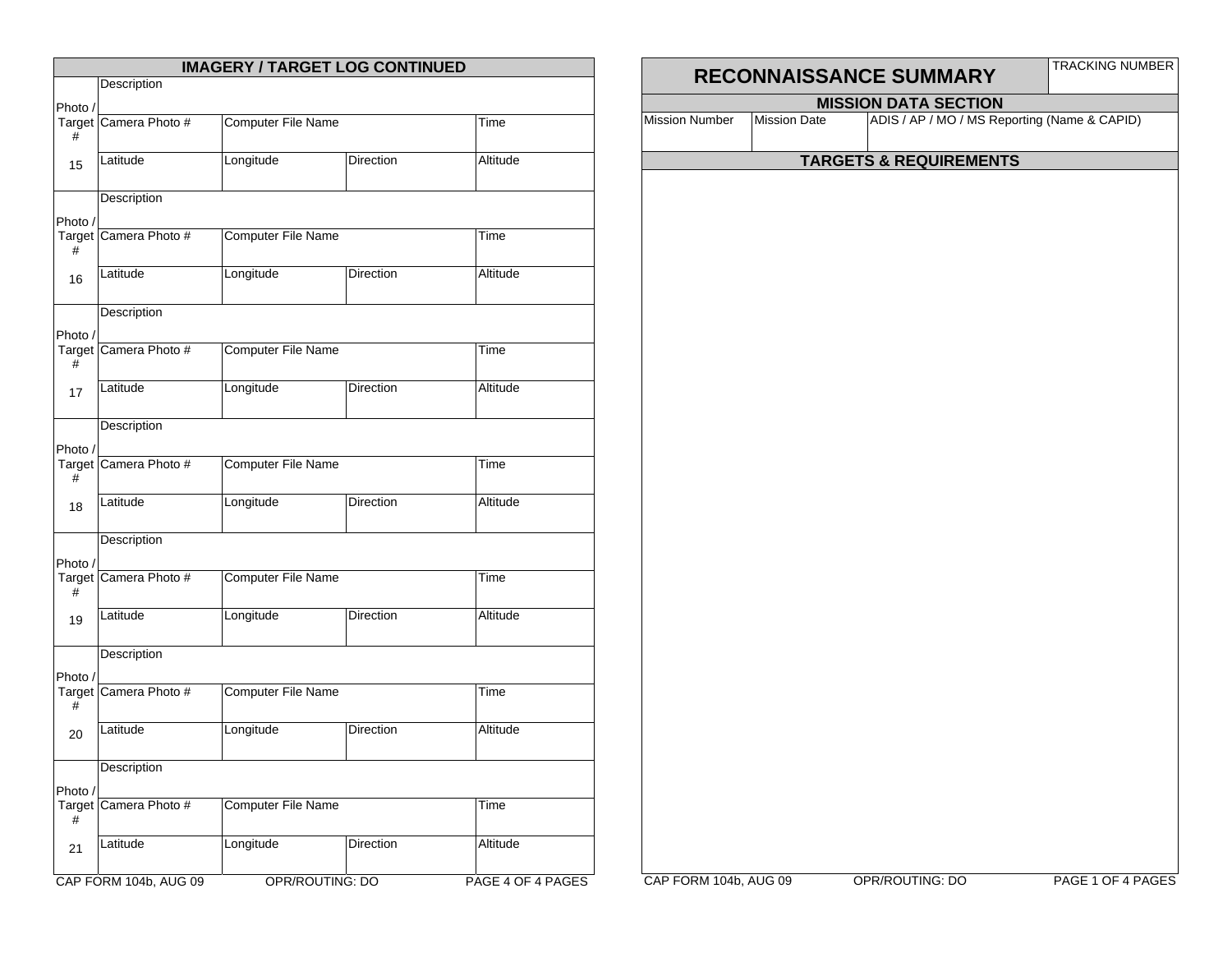|                |                       |                           | <b>IMAGERY / TARGET LOG</b> |                   |  |
|----------------|-----------------------|---------------------------|-----------------------------|-------------------|--|
|                | Description           |                           |                             |                   |  |
| Photo /        |                       |                           |                             |                   |  |
| #              | Target Camera Photo # | <b>Computer File Name</b> |                             | <b>Time</b>       |  |
| 1              | Latitude              | Longitude                 | <b>Direction</b>            | Altitude          |  |
|                | Description           |                           |                             |                   |  |
| Photo /        |                       |                           |                             |                   |  |
| #              | Target Camera Photo # | <b>Computer File Name</b> |                             | Time              |  |
| $\overline{2}$ | Latitude              | Longitude                 | <b>Direction</b>            | Altitude          |  |
|                | Description           |                           |                             |                   |  |
| Photo /        |                       |                           |                             |                   |  |
| #              | Target Camera Photo # | <b>Computer File Name</b> |                             | Time              |  |
| 3              | Latitude              | Longitude                 | Direction                   | Altitude          |  |
|                | Description           |                           |                             |                   |  |
| Photo /        |                       |                           |                             |                   |  |
| #              | Target Camera Photo # | Computer File Name        |                             | Time              |  |
| 4              | Latitude              | Longitude                 | <b>Direction</b>            | Altitude          |  |
| Photo /        | Description           |                           |                             |                   |  |
| #              | Target Camera Photo # | Computer File Name        |                             | Time              |  |
| 5              | Latitude              | Longitude                 | Direction                   | Altitude          |  |
|                | Description           |                           |                             |                   |  |
| Photo /        |                       |                           |                             |                   |  |
| #              | Target Camera Photo # | <b>Computer File Name</b> |                             | <b>Time</b>       |  |
| 6              | Latitude              | Longitude                 | Direction                   | Altitude          |  |
|                | Description           |                           |                             |                   |  |
| Photo /        |                       |                           |                             |                   |  |
| Target<br>#    | Camera Photo #        | Computer File Name        |                             | Time              |  |
| 7              | Latitude              | Longitude                 | Direction                   | Altitude          |  |
|                | CAP FORM 104b, AUG 09 |                           | OPR/ROUTING: DO             | PAGE 2 OF 4 PAGES |  |

|             |                       |                           | <b>IMAGERY / TARGET LOG CONTINUED</b> |                   |
|-------------|-----------------------|---------------------------|---------------------------------------|-------------------|
|             | Description           |                           |                                       |                   |
| Photo /     |                       |                           |                                       |                   |
| #           | Target Camera Photo # | <b>Computer File Name</b> |                                       | Time              |
| 8           | Latitude              | Longitude                 | Direction                             | Altitude          |
|             | Description           |                           |                                       |                   |
| Photo /     |                       |                           |                                       |                   |
| #           | Target Camera Photo # | <b>Computer File Name</b> |                                       | Time              |
| 9           | Latitude              | Longitude                 | Direction                             | Altitude          |
|             | Description           |                           |                                       |                   |
| Photo /     |                       |                           |                                       |                   |
| #           | Target Camera Photo # | Computer File Name        |                                       | Time              |
| 10          | Latitude              | Longitude                 | Direction                             | Altitude          |
|             | Description           |                           |                                       |                   |
| Photo /     |                       |                           |                                       |                   |
| Target<br># | Camera Photo #        | Computer File Name        |                                       | Time              |
| 11          | Latitude              | Longitude                 | Direction                             | Altitude          |
|             | Description           |                           |                                       |                   |
|             |                       |                           |                                       |                   |
| Photo /     | Target Camera Photo # | Computer File Name        |                                       | Time              |
| #           |                       |                           |                                       |                   |
| 12          | Latitude              | Longitude                 | Direction                             | Altitude          |
|             | Description           |                           |                                       |                   |
| Photo /     |                       |                           |                                       |                   |
| Target<br># | Camera Photo #        | <b>Computer File Name</b> |                                       | Time              |
| 13          | Latitude              | Longitude                 | Direction                             | Altitude          |
|             | Description           |                           |                                       |                   |
| Photo /     |                       |                           |                                       |                   |
| #           | Target Camera Photo # | Computer File Name        |                                       | Time              |
| 14          | Latitude              | Longitude                 | Direction                             | Altitude          |
|             | CAP FORM 104b, AUG 09 |                           | OPR/ROUTING: DO                       | PAGE 3 OF 4 PAGES |
|             |                       |                           |                                       |                   |